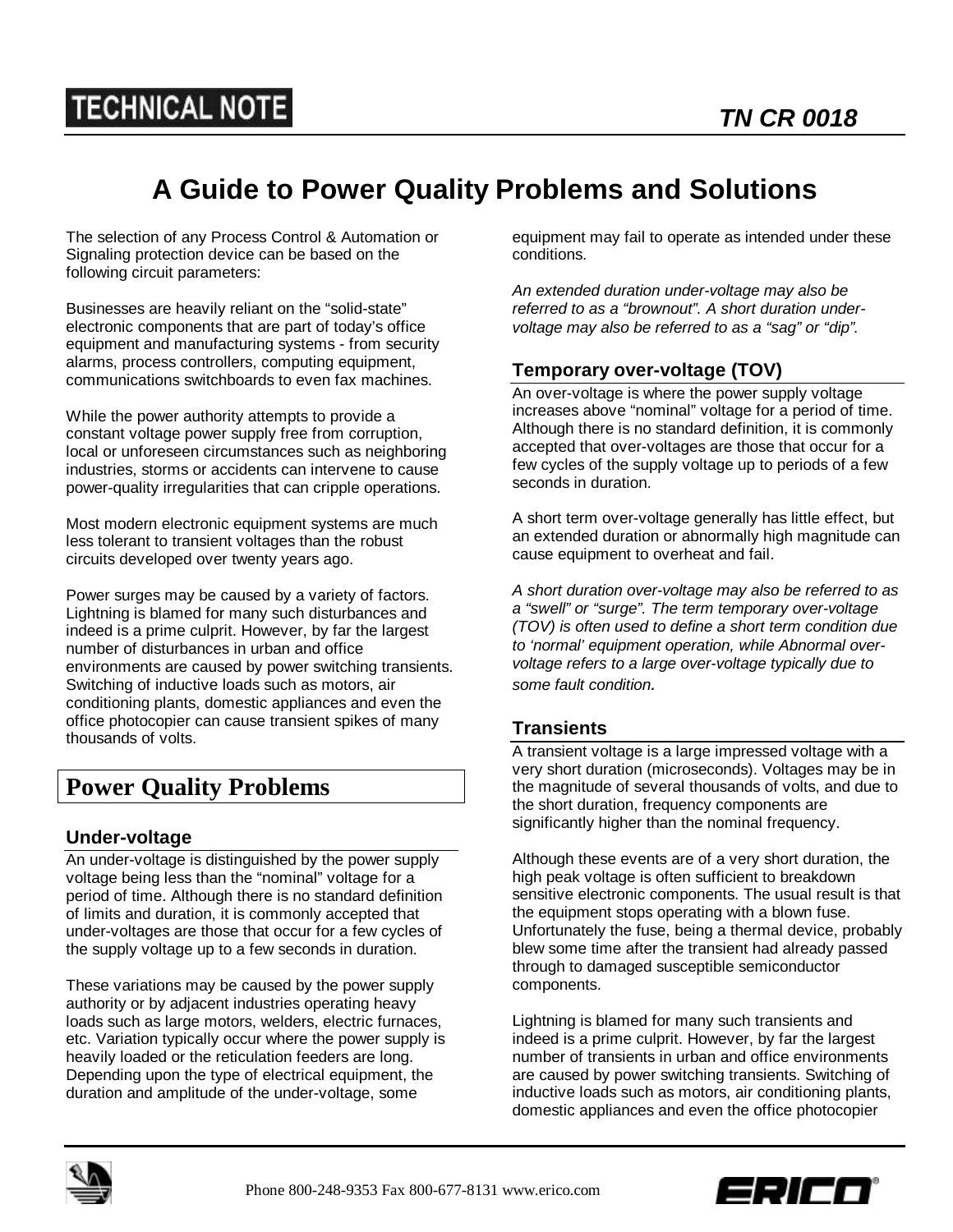can cause transient spikes of many thousands of volts. It is estimated 85% of all power quality problems are due to transient voltages, most of these being produced within ones own facility.

Studies of typical transient voltage levels have been carried out, and the results of one such study forms the basis of the American National Standard C62.41*, IEEE Guide for Surge Voltages in Low-Voltage AC Power Circuits.* The survey found that voltage transient up to 6.5kV could occur on equipment circuits.

*A transient voltage may also be referred to as "spike", "glitch" or "voltage impulse".*

# **Power outages**

A power outage is distinguished by a complete absence of voltage supply. This event may be caused by power distribution system equipment failure or an accident such as someone cutting a cable. A power outage may also be caused by the operation of an upstream over current protective device removing power from a circuit where an overload or other fault is detected. The duration of a power outage may be from a few tenths of a second to several hours.

*The term "dropout" is used to define a momentary power outage of less than one cycle.*

# **Dropouts**

A dropout is a momentary power outage where a portion of one power cycle is missing. These events are commonly caused by loose connections within the power system.

Equipment is affected dependant upon its ability to "ride through" the voltage dropout.

*The term "notch" may also used to describe this event, however, more accurately "notching" is a repetitive event such as caused by the commutation of current from one phase to another.*

# **Frequency variations**

Frequency variation is the deviation of the supply voltage frequency from its nominal value (60Hz in USA). As the system frequency is set by the speed of rotation of its generators, changes of more than 1% are rare. Small changes do occur as large blocks of load or

generator capacity are added or removed from the network.

Frequency variations are more common in supplies fed from small generator systems.

Most equipment is generally not affected by frequency variations

#### **Noise**

Noise is generally defined as the presence of unwanted higher frequency electrical signals that do not fall into the other power quality classifications given here.

Noise is often created by electronic switching devices, such as solid state rectifiers and switching power supplies.

Noise can cause miss-operations of some sensitive equipment, hum on telephone circuits and distortion on VDUs.

# **Harmonic distortion**

Harmonic distortion is caused by the operation of equipment that draws non-linear current (e.g. solid state rectifiers and switching power supplies) and is evident by the power waveshape being distorted from its normal sine waveshape. Each cycle of the supply is similarly affected for the duration of operation of the non-linear load.

# **Power Quality Solutions:**

# **Surge Protection Devices (SPDs)**

Surge Protection Devices use non-linear voltage limiting (or switching) components to clamp transient voltages to a safe level. SPDs are the most cost-effective power quality improvement device as:

- 1) Transient voltages account for approximately 85% of all power quality problems
- 2) SPDs are typically the cheapest form of protective device to purchase/install.

Some SPDs may include a filter also giving rudimentary protection against noise.

These devices may also be referred to as Transient Voltage Surge Suppressors (TVSS), Surge Arresters and Surge Arresters.

| $\mathbf{P}$ <b>D</b> <sub>S</sub> | <b>Filters</b> | ∟ine                | Isolation    | LIDC      | <b>UPS</b>    |
|------------------------------------|----------------|---------------------|--------------|-----------|---------------|
|                                    |                | <b>Conditioners</b> | transformers | (Standby) | <b>Online</b> |



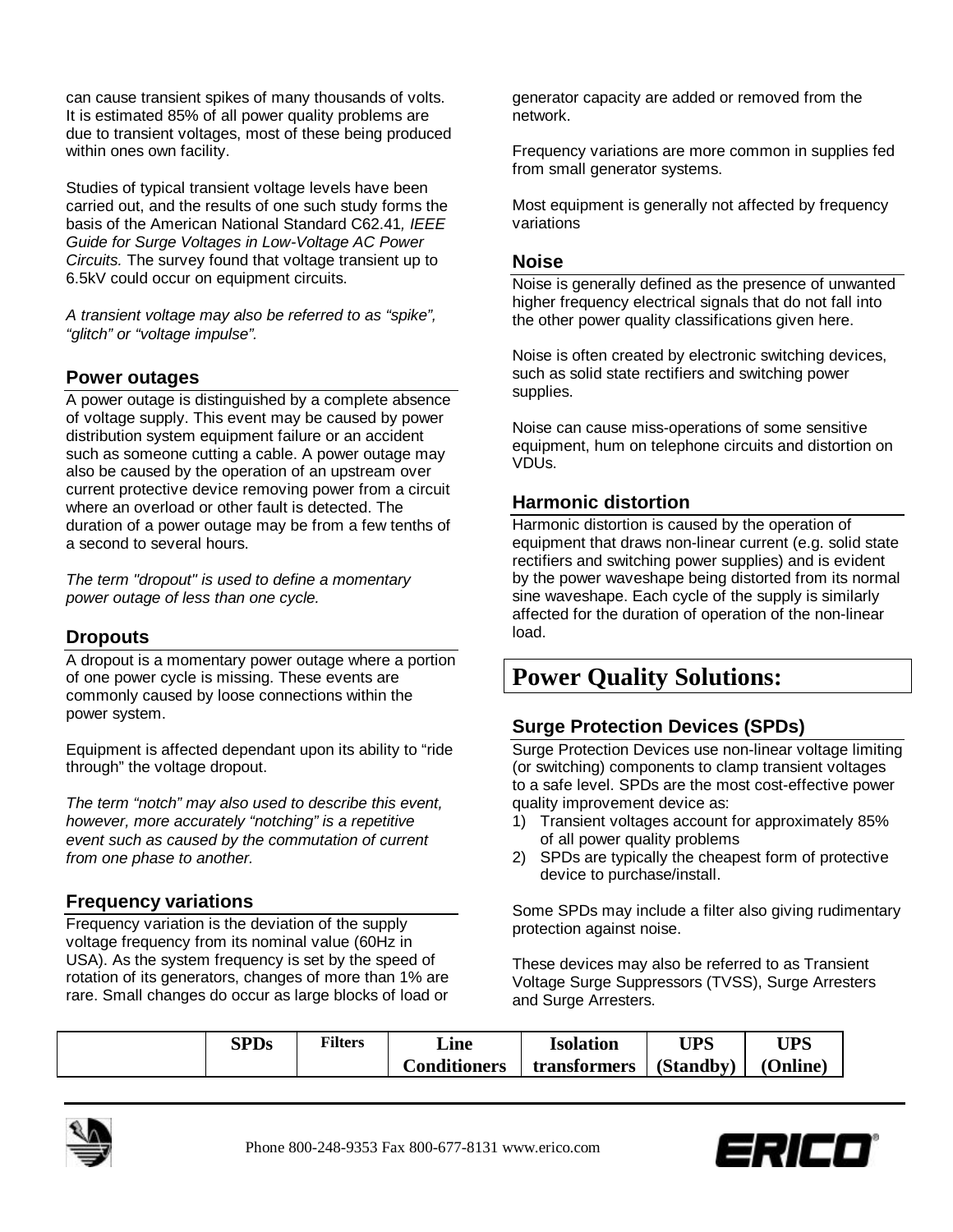| <b>Under-voltages</b> |         |  | (4) |                 |
|-----------------------|---------|--|-----|-----------------|
| <b>Over-voltages</b>  |         |  | (4) |                 |
| <b>Transients</b>     |         |  |     |                 |
| <b>Outages</b>        |         |  |     |                 |
| <b>Dropouts</b>       |         |  |     |                 |
| Frequency             |         |  |     |                 |
| <b>Noise</b>          | $\perp$ |  |     | $\mathcal{I}$ . |
| <b>Harmonics</b>      |         |  |     |                 |

Notes (1) Higher quality/performance units may additionally provide this protection

(2) Ferro resonant type units provide protection from this

(3) Protection may be provided depending upon transformer connection and harmonic problem

- (4) Protection provided only for duration of battery capacity
- (5) For severe under-voltages, protection may only be provided for duration of battery capacity

### **Filters**

Filters are available as standalone devices or often as part of some SPDs. Standalone filters are typically industrial devices designed to attenuate the higher frequency noise (EMI/RFI), while SPD filters ("plug strips") generally provide less attenuation (especially at higher frequencies) and hence are less effective.

For the protection of industrial equipment, products such as the CRITEC Transient Discriminating Filter range are available. These "filters" are Series LC designed to reduce the rapid rate-of-voltage-rise of the pre-clamped waveform. These filters are designed for maximum effectiveness in the 5-50kHz bandwidth, and the RFI/EMI filtering provided is of secondary benefit.

#### CRITEC Technical Note TNCR006 provides further information.

Harmonic filters, also known as wavetraps, are special types of filter used on motor speed control circuits where harmonic voltage and current distortion are often encountered. These large specialist devices limit the harmonic problems affecting other equipment and increase efficiency while reducing the heating of the motor. EMI/RFI filters offer little value in these applications.

# **Line Conditioners**

*Line conditioners* solve the problem of inconsistent power supply voltage by providing a voltage regulating function. There are many types of line conditioners available, but essentially they can be divided into two main categories, the ferro resonant type which employs magnetic principles and the electronic tap changing type.

Ferro resonant line conditioners ensure a constant output voltage for a wide range of input voltage, particularly at light load. They are generally operated in a well under rated condition and store enough energy in their magnetics to ride through outages of up to one cycle. (For switch mode power supply loads, this is not too important because they can ride through a complete power failure for up to one cycle.) Because of the magnetics involved, ferro resonant line conditioners are large, heavy and generally inefficient.

Electronic line conditioners on the other hand are lightweight, highly efficient and have a good overload response. They employ thyristors or other solid state devices to switch taps on an auto transformer thereby boosting or reducing the incoming voltage to regulate the output to within a tight tolerance, generally better than 5%. They do not have the energy storage capabilities of the ferro resonant types.